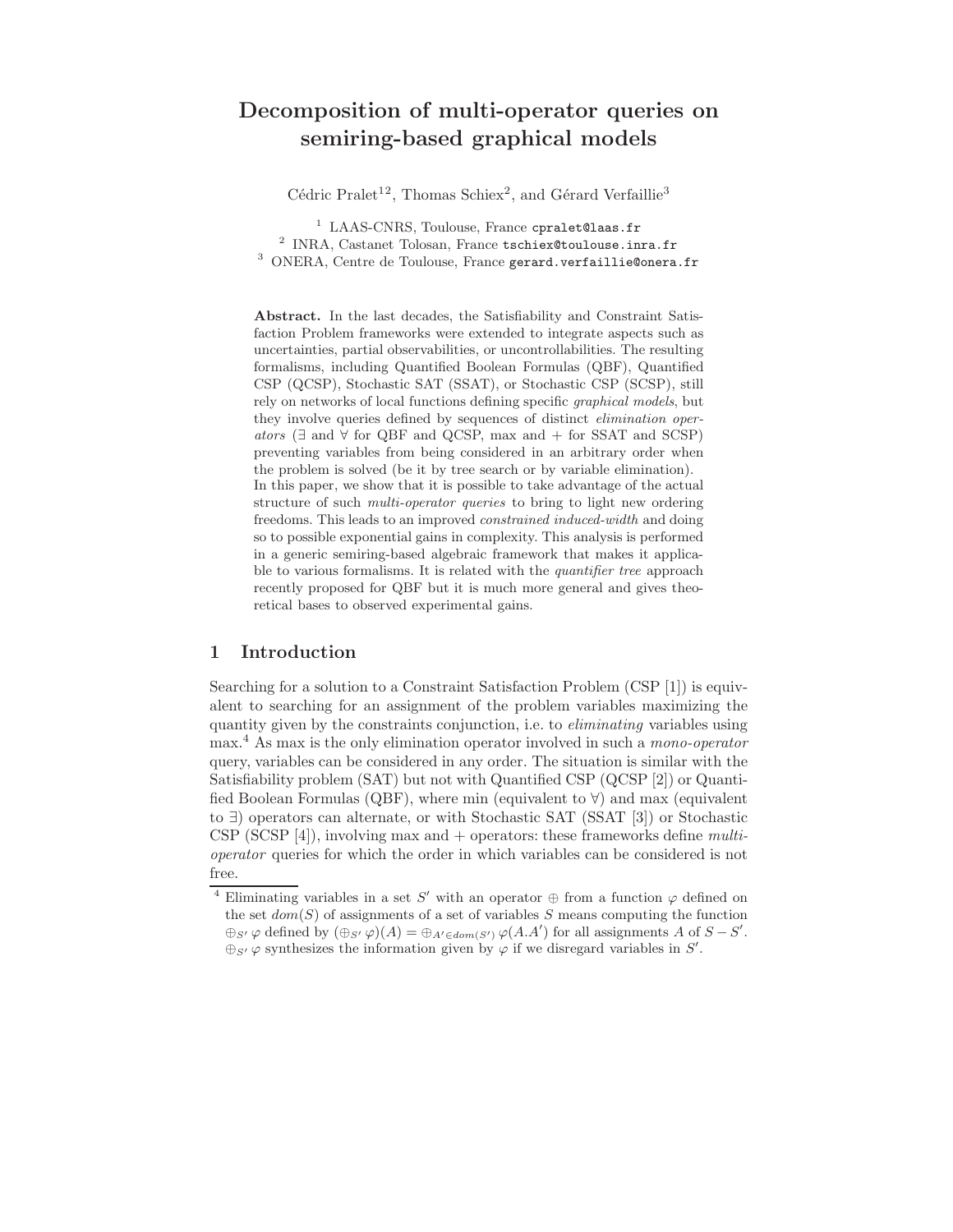To overcome this difficulty, variables are usually considered in an order compatible with the sequence of eliminations (if this sequence is " $\forall x_1, x_2 \exists x_3$ " for a QCSP, then  $x_1$  and  $x_2$  are considered after  $x_3$  in a variable elimination algorithm). This suffices to obtain the correct result but does not take advantage of all the actual structural features of multi-operator queries. For example, as shown by the *quantifier trees* approach [5] recently introduced for QBF, analyzing hidden structures of "flat" prenex normal form QBF can lead to important gains in terms of solving time.

After the introduction of some notations, we define a generic systematic approach for analyzing the actual macrostructure of multi-operator queries by transforming them into a tree of mono-operator ones (Section 3). Being defined in a generic algebraic framework, this approach extends and generalizes the all quantifier tree proposal [5]. It is applicable to multiple formalisms, including QCSP, SSAT, or SCSP. Its efficiency, experienced on QBF with quantifier trees, is interpreted theoretically in terms of a parameter called the constrained induced-width. Last, we define on the built macrostructure a generic variable elimination (VE) algorithm exploiting cluster tree decompositions [6] (Section 4).

## 2 Background notations and definitions

The domain of values of a variable x is denoted  $dom(x)$ . By extension, the domain of a set of variables S is  $dom(S) = \prod_{x \in S} dom(x)$ . A scoped function  $\varphi$  on S is a function  $dom(S) \to E$ . S is called the *scope* of  $\varphi$  and is denoted  $sc(\varphi)$ .

In order to reason about scoped functions, we need to combine and synthesize the information they express: e.g., to answer a QCSP  $\forall x_1, x_2 \exists x_3 (\varphi_{x_1,x_3} \wedge \varphi_{x_2,x_3}),$ we need to aggregate local constraints using ∧ and to synthesize the result using  $\exists$  on  $x_3$  and  $\forall$  on  $x_1, x_2$ . The operator used to aggregate scoped functions is called a *combination operator* and is denoted  $\otimes$ . The multiple operators used to synthesize information are called *elimination operators* and are denoted  $\oplus$ . More precisely, the algebraic structure we consider, defining elimination and combination operators, is a Multi Commutative Semiring (MCS).

**Definition 1.**  $(E, \oplus, \otimes)$  is a commutative semiring iff E is a set such that  $\oplus$ and  $\otimes$  are binary associative, commutative operators on E,  $\oplus$  has an identity  $0_{\oplus} \in E$  ( $x \oplus 0_{\oplus} = x$ ),  $\otimes$  has an identity  $1_{\otimes} \in E$  ( $x \otimes 1_{\otimes} = x$ ), and  $\otimes$  distributes over  $\oplus$   $(x \otimes (y \oplus z) = (x \otimes y) \oplus (x \otimes z))$ .<sup>5</sup>

 $(E, {\{\oplus}^i, i \in I}, \otimes)$  is a Multi Commutative Semiring (MCS) iff for all  $i \in I$ ,  $(E, \oplus^i, \otimes)$  is a commutative semiring.

Table 1 shows MCS examples and frameworks in which they are used. There exist many other examples, such as  $(E, \{\cap, \cup\}, \cap)$ .

**Definition 2.** A graphical model on a MCS  $(E, \{\oplus^i, i \in I\}, \otimes)$  is a pair  $(V, \Phi)$ where V is a finite set of finite domain variables and  $\Phi$  is a finite multiset of scoped functions taking values in  $E$  and whose scopes are included in  $V$ .

<sup>&</sup>lt;sup>5</sup> Compared to other definitions of commutative semirings,  $0_{\oplus}$  is not assumed to be an annihilator for ⊗, so that e.g. ( $\mathbb{N} \cup \{\infty\}$ , max, +) is seen as a commutative semiring.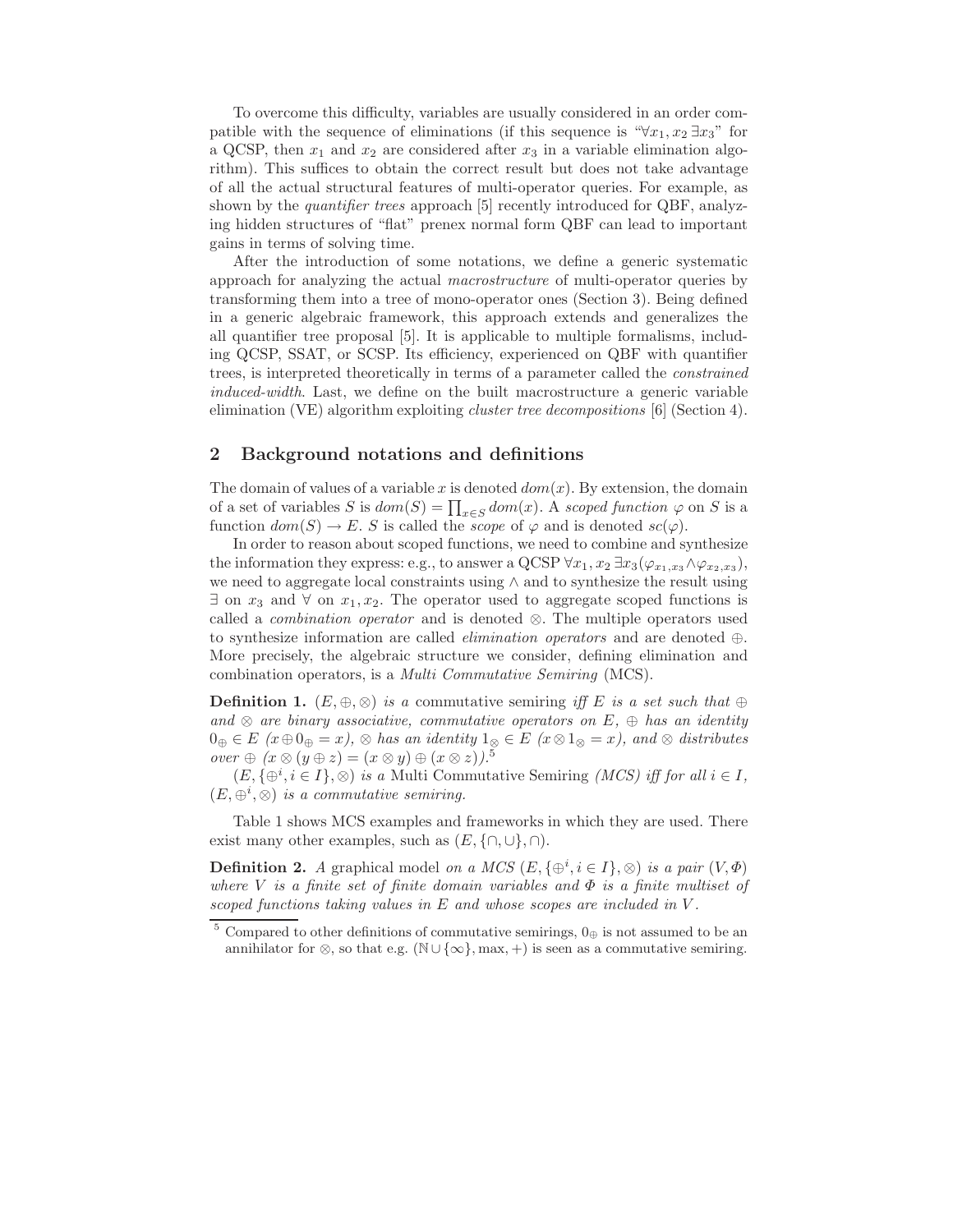| F.                                                                                                 | $\{\oplus^i, i \in I\}$                          | ⊗        | Frameworks                                         |  |  |  |  |
|----------------------------------------------------------------------------------------------------|--------------------------------------------------|----------|----------------------------------------------------|--|--|--|--|
| ∪∤∞∤∣                                                                                              | $\{max, +\}$                                     |          | $\times$ SSAT [3], SCSP [4], Bayesian networks [7] |  |  |  |  |
| $\mathbb{R}^+ \cup {\infty}$                                                                       | $\{\min, \max, +\}$                              | $\times$ | Extended-SSAT [3]                                  |  |  |  |  |
| $\mathbb{N} \cup \{\infty\}$                                                                       | $\{\min, \max\}$                                 | $+$      | MDPs based on kappa-rankings [8]                   |  |  |  |  |
| [0, 1]                                                                                             | $\{\min, \max\}$                                 | min      | possibilistic optimistic MDPs [9]                  |  |  |  |  |
| $\{t, f\}$                                                                                         | $\{\wedge,\vee\}$ (i.e. $\{\forall,\exists\}\$ ) |          | QBF, QCSP [2]                                      |  |  |  |  |
| <b>Table 1.</b> Examples of MCS ( <i>t</i> stands for <i>true</i> and <i>f</i> for <i>false</i> ). |                                                  |          |                                                    |  |  |  |  |

A CSP is a graphical model  $(V, \Phi)$  where  $\Phi$  contains constraints on V. We introduce *operator-variables sequences* and *queries* to reason about graphical models.

**Definition 3.** Let  $\leq$  be a partial order on V. The set of linearizations of  $\leq$ , denoted  $\lim(\prec)$ , is the set of total orders  $\prec'$  on V satisfying  $(x \prec y) \rightarrow (x \prec' y)$ .

**Definition 4.** Let  $(E, \{\oplus^i, i \in I\}, \otimes)$  be a MCS. A sequence of operator-variables on a set of variables V is defined by  $SOV = op_{1S_1} \cdot op_{2S_2} \cdot \ldots \cdot op_{S_p}$ , where  $\{S_1, S_2, \ldots, S_p\}$  is a partition of V and  $op_j \in \{\oplus^i, i \in I\}$  for all  $j \in \{1, \ldots, p\}$ . The partial order  $\preceq_{SOV}$  induced by SOV is given by  $S_1 \prec_{SOV} S_2 \prec_{SOV} \ldots \prec_{SOV}$  $S_p$  (it forces variables in  $S_j$  to be eliminated before variables in  $S_i$  whenever  $i < j$ ). An elimination order  $o: x_{o_1} \prec x_{o_2} \prec \ldots \prec x_{o_q}$  on V is a total order on V. It is compatible with SOV iff  $o \in lin(\preceq_{SOV})$ . If op(x) corresponds to the elimination operator of x in  $SOV$ ,  $SOV$ (o) denotes the sequence of operatorvariables  $op(x_{o_1})_{x_{o_1}} \cdot op(x_{o_2})_{x_{o_2}} \cdot ... \cdot op(x_{o_q})_{x_{o_q}}$ .

For the MCS  $(\mathbb{R}^+\cup\{\infty\}, \{\min, \max, +\}, \times)$ , a sequence of operator-variables on  $V = \{x_1, x_2, x_3, x_4, x_5\}$  is e.g.  $SOV = \min_{x_1, x_2} \sum_{x_3, x_4} \max_{x_5}$ . The partial order it induces satisfies  $\{x_1, x_2\} \prec_{SOV} \{x_3, x_4\} \prec_{SOV} \tilde{x}_5$ . The elimination order  $o: x_1 \prec x_2 \prec x_4 \prec x_3 \prec x_5$  is compatible with  $SOV$  (and  $SOV(o)$ )  $\min_{x_1} \min_{x_2} \sum_{x_4} \sum_{x_3} \min_{x_5}$ , whereas  $o' : x_4 \prec x_2 \prec x_1 \prec x_3 \prec x_5$  is not.

**Definition 5.** Given a MCS  $(E, \{\oplus^i, i \in I\}, \otimes)$ , a query is a pair  $Q = (SOV, \mathcal{N})$ where  $\mathcal{N} = (V, \Phi)$  is a graphical model and SOV is a sequence of operatorvariables on V. The answer to a query is  $Ans(Q) = SOV(\otimes_{\varphi \in \Phi} \varphi)$ .

All the elimination operators considered here being commutative and associative, every elimination order compatible with  $\preceq_{SOV}$  can be used to answer a query, i.e. for every  $o \in lin(\preceq_{SOV})$ ,  $Ans(Q) = SOV(o)$  ( $\otimes_{\varphi \in \Phi} \varphi$ ).

The definition of the answer to a query covers various decision problems raised in many formalisms. Among the multi-operator ones, one can cite:

- 1. Quantified Boolean Formulas in conjunctive prenex normal form and Quantified CSPs [2], looking like  $\forall x_1, x_2 \exists x_3 \forall x_4 (\varphi_{x_1,x_3,x_4} \land \varphi_{x_2,x_4});$
- 2. Stochastic Satisfaction problems (SSAT and Extended-SSAT [3]) and some queries on *Stochastic CSPs* [4] looking like  $\max_{d_1, d_2} \sum_{s_1} \max_{d_3} (\prod_{\varphi \in \Phi} \varphi)$ , where  $\Phi$  contains both constraints and conditional probability distributions;
- 3. some types of finite horizon Markov Decision Processes (MDPs [10]), on which queries look like  $\max_{d_1} \oplus_{s_1} \ldots \max_{d_n} \oplus_{s_n} (\otimes_{\varphi \in \Phi} \varphi)$ , where  $(\oplus, \otimes)$  equals  $(+, \times)$  (MDPs optimizing an expected satisfaction), (max, min) (optimistic possibilistic MDPs  $[9]$ , or  $(max, +)$  (MDPs based on kappa-rankings  $[8]$ ).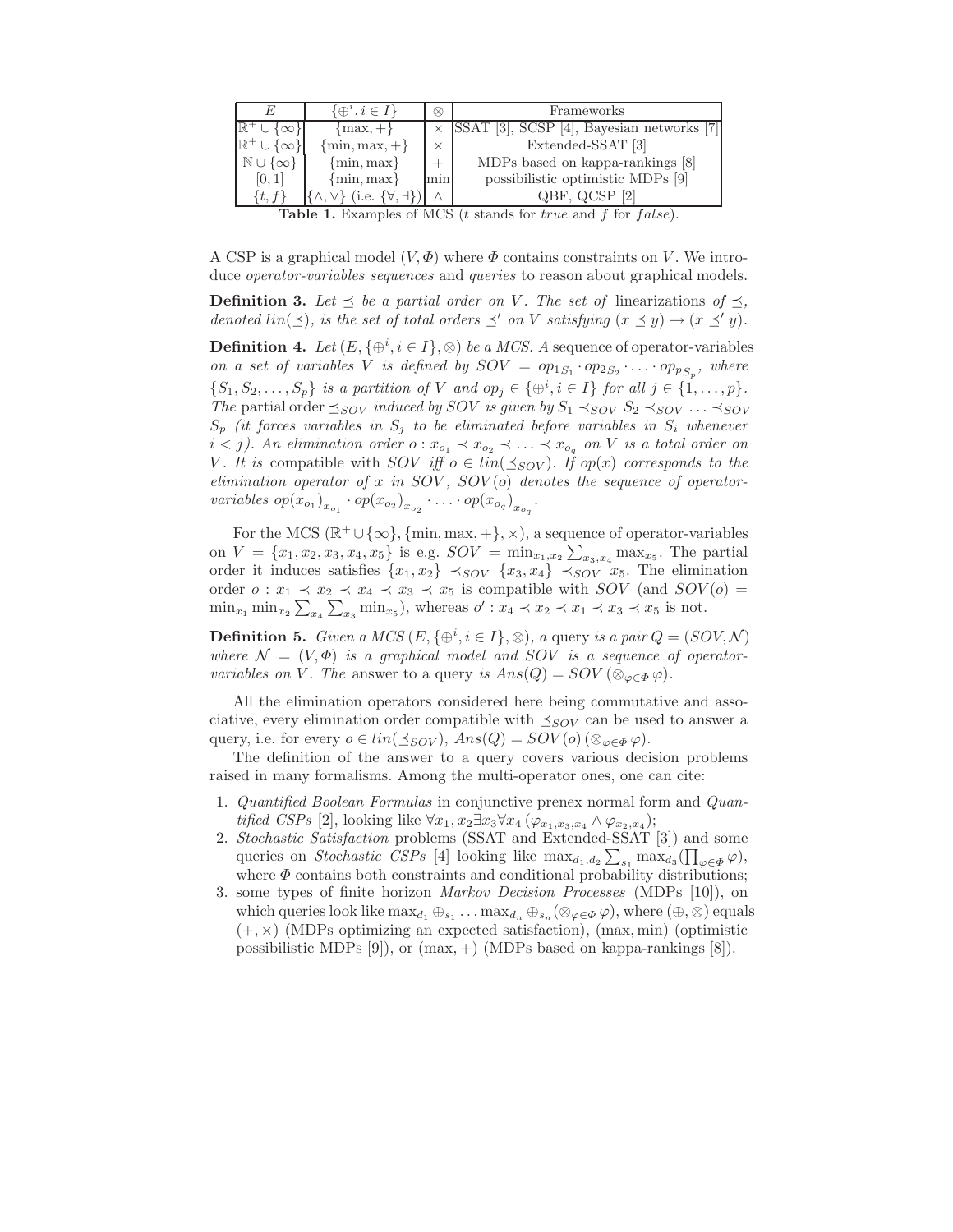It also covers queries in other frameworks like Bayesian Networks (BN [7]), or in yet unpublished frameworks such as quantified VCSPs (i.e. VCSPs [11] using an alternation of min and max operations on a combination of soft constraints) or semiring CSPs [11] with multiple elimination operators.

As only one combination operator is involved in the definition of the answer to a query, formalisms such as influence diagrams [12], classical probabilistic MDPs [10], or pessimistic possibilistic MDPs [9] are not basically covered but can be if transformed using so-called "potentials" [13]. However, in these cases, more direct efficient approaches can be proposed. See [14] for further details.

## 3 Macrostructuring a multi-operator query

Analyzing the macrostructure of queries means bringing to light the actual constraints on the elimination order and the possible decompositions. We first give a parameter, the constrained induced-width, for quantifying the complexity of a VE algorithm on multi-operator queries and then show how this complexity can be decreased. This leads us to define a systematic method for structuring an unstructured multi-operator query into a tree of mono-operator ones.

#### 3.1 Constrained induced-width

A parameter defining an upper bound on the theoretical complexity of standard VE algorithms on mono-operator queries is the induced-width [15]. In the multioperator case however, there are constraints on the elimination order because the alternating elimination operators do not generally commute. The complexity can then be quantified using the constrained induced-width [16, 17] as defined below.

**Definition 6.** Let  $G = (V_G, H_G)$  be a hypergraph<sup>6</sup> and let  $\preceq$  be a partial order on  $V_G$ . The constrained induced-width  $w_G(\preceq)$  of G with constraints on the elimination order given by  $\preceq$  (" $x \prec y$ " stands for "y must be eliminated before  $x'$ ) is defined by  $w_G(\preceq) = \min_{o \in lin(\prec)} w_G(o)$ ,  $w_G(o)$  being the induced-width of G for the elimination order  $o$  (i.e. the size of the largest hyperedge created when eliminating variables in the order given by  $o$ ).<sup>7</sup>

The basic hypergraph associated with a graphical model  $\mathcal{N} = (V, \Phi)$  is  $G =$  $(V, \{sc(\varphi) | \varphi \in \Phi\})$  and the constraints on the elimination order imposed by a query  $Q = (SOV, N)$  can be described by  $\preceq_{SOV}$  (cf Definition 4). An upper bound on the theoretical complexity of a VE algorithm for answering a query is then  $O(|\Phi| \cdot d^{1+w_G(\leq sov)})$ , d being the maximum domain size (for all the complexity results of the paper, we assume that operations like  $a \otimes b$  or  $a \oplus b$ take a bounded time). Since a linear variation of the constrained induced width yields an exponential variation of the complexity, it is worth working on the two parameters it depends on: the partial order  $\preceq_{SOV}$  and the hypergraph G.

 $6$  V<sub>G</sub> is a set of variables and  $H_G$  is a set of hyperedges on V<sub>G</sub>, i.e. a subset of  $2^{V_G}$ .

 $7$  To be more formal, we should speak of the induced-width of the primal graph of  $G$ (the graph containing an edge  $\{x, y\}$  iff there exists  $h \in H_G$  s.t.  $\{x, y\} \subset h$ ) since the usual definition of the induced-width holds on graphs (and not on hypergraphs).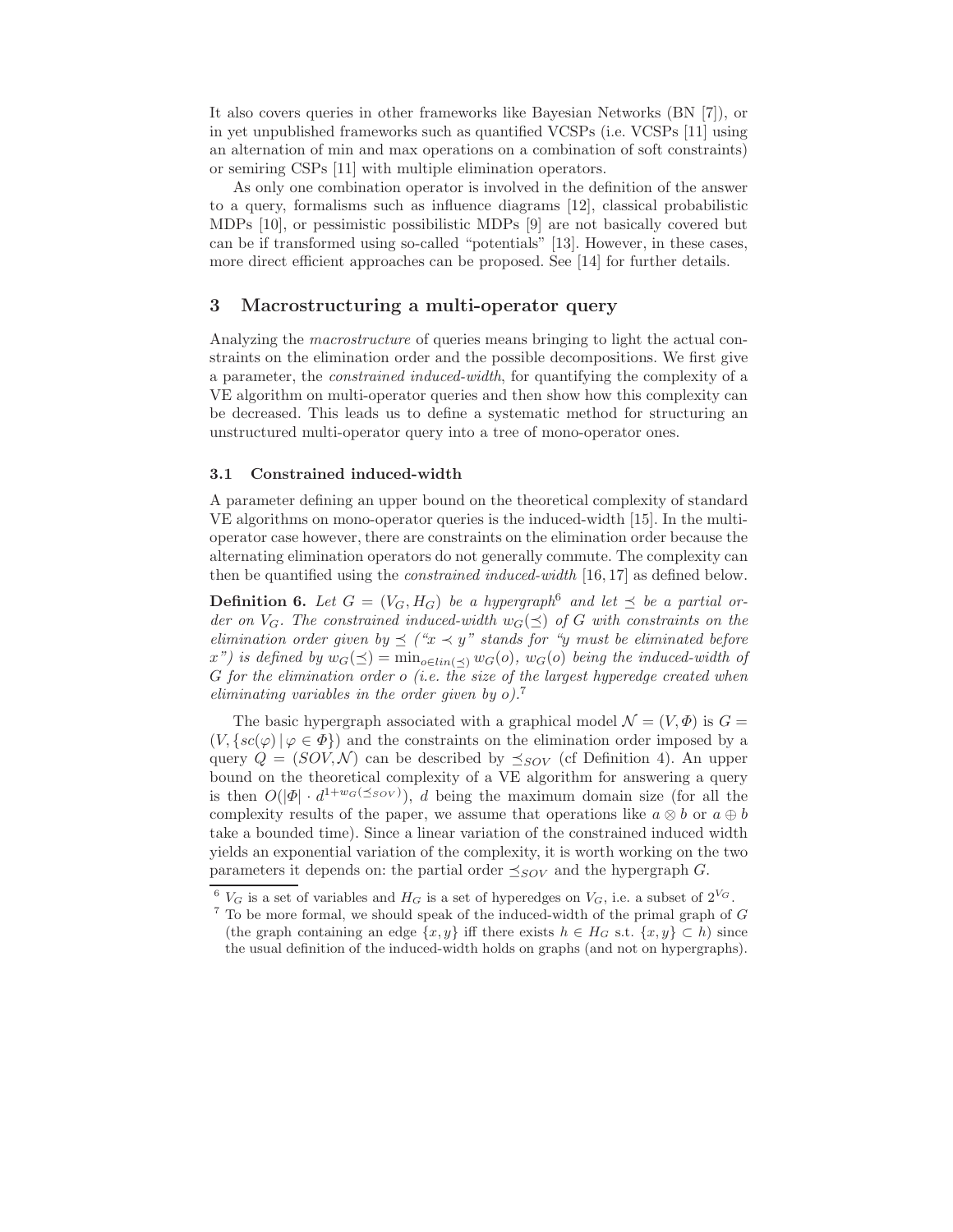Weakening constraints on the elimination order is known to be useless in contexts like Maximum A Posteriori hypothesis [17], where there is only one alternation of max and sum marginalizations. But it can decrease the constrained induced-width as soon as there are more than two levels of alternation.

Indeed, assume that a Stochastic CSP query is equivalent to computing  $\max_{x_1,\dots,x_q} \sum_y \max_{x_{q+1}} (\varphi_y \times \varphi_{y,x_1} \times \prod_{i \in \{1,\dots,q\}} \varphi_{x_i,x_{q+1}})$  (this may occur if  $\varphi_y$ is a probability distribution on y, the other  $\varphi_S$  model constraints, and the value of y is observed only before making decision  $x_{q+1}$ ). If one uses  $G = (V_G, H_G)$ , with  $V_G = \{x_1, \ldots, x_{q+1}, y\}$  and  $H_G = \{\{y\}, \{y, x_1\}\} \cup \{\{x_i, x_{q+1}\}, i \in \{1, \ldots, q\}\},\$ together with  $\preceq_1=\preceq_{SOV} (\{x_1,\ldots,x_q\} \prec_1 y \prec_1 x_{q+1}),$  the constrained inducedwidth is  $w_G(\preceq_1) = q$ , because  $x_{q+1}$  is then necessarily eliminated first (eliminating  $x_{q+1}$  from G creates the hyperedge  $\{x_1, \ldots, x_q\}$  of size q).

However, the scopes of the functions involved enable us to write the quantity to compute as  $\max_{x_1}\left(\left(\sum_y \varphi_y\times\varphi_{y,x_1}\right)\times\left(\max_{x_2,...,x_{q+1}}\left(\prod_{i\in\{1,...,q\}}\varphi_{x_i,x_{q+1}}\right)\right)\right).$ This rewriting shows that the only constraint on the elimination order is that  $x_1$ must be eliminated before y. This constraint, modeled by  $\preceq_2$  defined by  $x_1 \prec_2 y$ , gives  $w_G(\preceq_2) = 1$  (e.g. with the elimination order  $x_1 \prec x_{q+1} \prec x_2 \prec x_3 \prec \ldots \prec$  $x_q \prec y$ ). Hence, the complexity decreases from  $O((q+2) \cdot d^{1+q})$  to  $O((q+2) \cdot d^2)$ (there is a  $q + 2$  factor because there are  $q + 2$  scoped functions).

This example shows that defining constraints on the elimination order from the sequence of operator-variables only is uselessly strong and may be exponentially suboptimal compared to a method considering the scopes of the functions involved. It is also obvious that weakening constraints on the elimination order can only decrease the constrained induced-width: if  $G = (V_G, H_G)$  is a hypergraph and if  $\preceq_1$ ,  $\preceq_2$  are two partial orders on  $V_G$  such that  $(x \preceq_2 y) \rightarrow (x \preceq_1 y)$  $(\preceq_2$  is weaker than  $\preceq_1$ ), then  $w_G(\preceq_1) \geq w_G(\preceq_2)$ .

Working on the hypergraph There may exist decompositions enabling to use more than just the distributivity of  $\otimes$  over  $\oplus$ .

Indeed, let us consider the QCSP  $\exists x_1 \ldots \exists x_q \forall y (\varphi_{x_1,y} \wedge \ldots \wedge \varphi_{x_q,y})$ . Using  $G_1 = (\{x_1, \ldots, x_q, y\}, \{\{x_i, y\}, i \in \{1, \ldots, q\}\})$  and  $\preceq_1$  defined by  $\{x_1, \ldots, x_q\} \prec_1$ y gives  $w_{G_1}(\preceq_1) = q$  (because y is then necessarily eliminated first). However, it is possible to *duplicate* y and write  $\exists x_1 \ldots \exists x_q \forall y (\varphi_{x_1,y} \wedge \ldots \wedge \varphi_{x_q,y}) =$  $\exists x_1,\ldots,\exists x_q$   $((\forall y_1\varphi_{x_1,y_1})\wedge\ldots\wedge(\forall y_q\varphi_{x_q,y_q}))$ . The complexity is then given by  $G_2 = (\{x_1, \ldots, x_q, y_1, \ldots, y_q\}, \{\{x_i, y_i\}, i \in \{1, \ldots, q\}\})$  and  $\preceq_2$  defined by  $x_i \prec_2$  $y_i$ , leading to the constrained induced-width  $w_{G_2}(\preceq_2) = 1$ . Therefore, duplicating y decreases the theoretical complexity from  $O(q \cdot d^{q+1})$  to  $O(q \cdot d^2)$ .

Proposition 1 shows that such a duplication mechanism can be used only in one specific case, applicable for eliminations with ∀ on QBF, QCSP, or with min on possibilistic optimistic MDPs. Proposition 2 proves that duplicating is always better than not duplicating.

**Proposition 1.** Let  $(E, \{\oplus^i, i \in I\}, \otimes)$  be a MCS and let  $\oplus \in \{\oplus^i, i \in I\}$ . Then,  $(\bigoplus_x (\varphi_1 \otimes \varphi_2) = (\bigoplus_x \varphi_1) \otimes (\bigoplus_x \varphi_2)$  for all scoped functions  $\varphi_1, \varphi_2) \leftrightarrow (\oplus = \otimes)$ .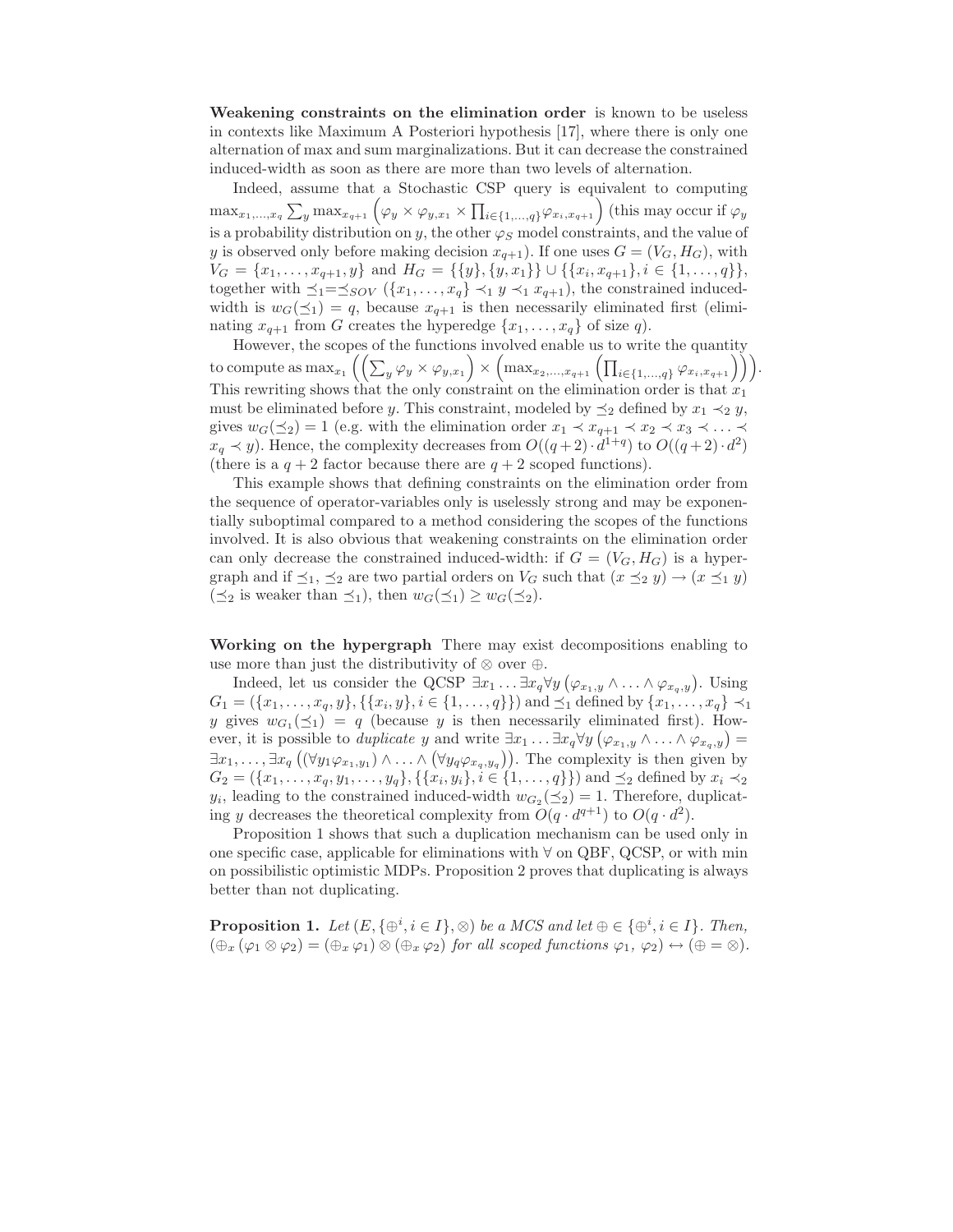Proof. If  $\oplus = \otimes$ , then  $\oplus_x (\varphi_1 \oplus \varphi_2) = (\oplus_x \varphi_1) \oplus (\oplus_x \varphi_2)$  by commutativity and associativity of ⊕. Conversely, assume that for all scoped functions  $\varphi_1, \varphi_2, \oplus_x (\varphi_1 \otimes \varphi_2) =$  $(\bigoplus_x \varphi_1) \otimes (\bigoplus_x \varphi_2)$ . As  $(E, \{\oplus^i, i \in I\}, \otimes)$  is a MCS,  $\otimes$  has an identity  $1_{\otimes}$  and  $\oplus$  has an identity  $0_{\oplus}$ . Let us consider a boolean variable x and two scoped functions  $\varphi_1, \varphi_2$ of scope x, s.t.  $\varphi_1((x,t)) = a$ ,  $\varphi_1((x,f)) = \varphi_2((x,t)) = 1_{\otimes}$ ,  $\varphi_2((x,f)) = b$ . Then, the initial assumption implies that  $(a \otimes 1_{\otimes}) \oplus (1_{\otimes} \otimes b) = (a \oplus 1_{\otimes}) \otimes (1_{\otimes} \oplus b)$ , i.e.  $a \oplus b = (a \oplus 1_{\otimes}) \otimes (1_{\otimes} \oplus b)$ . Taking  $a = b = 0_{\oplus}$  gives  $0_{\oplus} = 1_{\otimes}$ . Consequently, for all  $a, b \in E$ ,  $a \oplus b = (a \oplus 1_{\otimes}) \otimes (1_{\otimes} \oplus b) = (a \oplus 0_{\oplus}) \otimes (0_{\oplus} \oplus b) = a \otimes b$ , *i.e.*  $\oplus = \otimes$ . □

Note that  $\oplus = \otimes$  implies that  $\oplus$  is idempotent: indeed, given the properties of a MCS, " $\oplus = \otimes$ " implies that  $a \oplus a = a \otimes (1 \otimes \oplus 1 \otimes) = a \otimes (1 \otimes \oplus 0 \otimes) = a$ .

**Proposition 2.** Let  $(E, \{\oplus^i, i \in I\}, \otimes)$  be a MCS and let  $\oplus \in \{\oplus^i, i \in I\}$ . Let  $\varphi_{x,S_j}$  be a scoped function of scope  $\{x\} \cup S_j$  for all  $j \in \{1,\ldots,m\}$ . The direct computation of  $\psi = \bigoplus_{x} (\varphi_{x,S_1} \otimes \cdots \otimes \varphi_{x,S_m})$  always requires more operations than the one of  $(\bigoplus_{x \varphi_{x,S_1}}) \otimes \cdots \otimes (\bigoplus_{x \varphi_{x,S_m}})$ . Moreover, the direct computation of  $\psi$  results in a time complexity  $O(m \cdot d^{1+|S_1 \cup ... \cup S_m|})$ , whereas the one of the m quantities in the set  $\{\oplus_x \varphi_{x,S_j} \mid j \in \{1, ..., m\}\}\$ is  $O(m \cdot d^{1+\max_{j \in \{1, ..., m\}} |S_j|})$ .

Proof. It can be shown that computing directly  $\oplus_x(\varphi_{x,S_1}\otimes\cdots\otimes\varphi_{x,S_m})$  requires  $n_1=$  $|dom(S_1 \cup ... \cup S_m)|(m|dom(x)|-1) = O(md^{1+|S_1 \cup ... \cup S_m|})$  operations. Directly computing the quantities in  $\{\oplus_x \varphi_{x,S_j} | j \in \{1,\ldots,m\}\}$  requires  $n_2 = (\sum_{j \in \{1,\ldots,m\}} |dom(S_j)|)$ .  $(|dom(x)|-1) = O(m \cdot d^{1+\max_{j \in \{1,...,m\}} |S_j|})$  operations. Directly computing  $(\bigoplus_{x \varphi_{x,S_1}}) \otimes$  $\cdots \otimes (\bigoplus_{x \varphi_{x,S_m}})$  therefore requires  $n_3 = n_2 + |dom(S_1 \cup \ldots \cup S_m)|(m-1)$  opera- $\sum_{j\in\{1,\ldots,m\}} |dom(S_j)|) \geq 0.$ tions. The result follows from  $n_1 - n_3 = (|dom(x)| - 1)(m|dom(S_1 \cup ... \cup S_m)| -$ 

#### 3.2 Towards a tree of mono-operator queries

The constrained induced-width can be decreased and exponential gains in complexity obtained thanks to an accurate multi-operators query analysis. The latter corresponds to determining the actual constraints on the elimination order and the possible additional decompositions using duplication. To systematize it, we introduce rewriting rules transforming an initial unstructured multi-operator query into a tree of mono-operator ones

The basic elements used for such a transformation are computation nodes.

**Definition 7.** A computation node n on a MCS  $(E, \{\oplus^i, i \in I\}, \otimes)$  is:

- either a scoped function  $\varphi$  (atomic computation node); the value of n is then  $val(n) = \varphi$  and its scope is  $sc(n) = sc(\varphi)$ ;
- $-$  or a pair  $(SOV, N)$  s.t.  $SOV$  is a sequence of operator-variables on a set of variables S and N is a set of computation nodes; the value of n is then  $val(n) =$  $SOV(\otimes_{n' \in N} val(n'))$ , the set of variables it eliminates is  $V_e(n) = S$ , its scope is  $sc(n) = (\bigcup_{n' \in N} sc(n')) - V_e(n)$ , and the set of its sons is  $Sons(n) = N$ .

We extend the previous definitions to sets of computation nodes N by  $val(N) =$  $\otimes_{n' \in N} val(n'), sc(N) = \cup_{n' \in N} sc(n'), and, if all nodes in N are non-atomic,$ then  $V_e(N) = \bigcup_{n' \in N} V_e(n')$  and  $Sons(N) = \bigcup_{n' \in N} Sons(n')$ . Moreover, for all  $\Theta \in {\Theta^i, i \in I}$ , we define the set of nodes in N performing eliminations with  $\oplus$  by  $N[\oplus] = \{n \in N \mid n = (\oplus_S, N')\}.$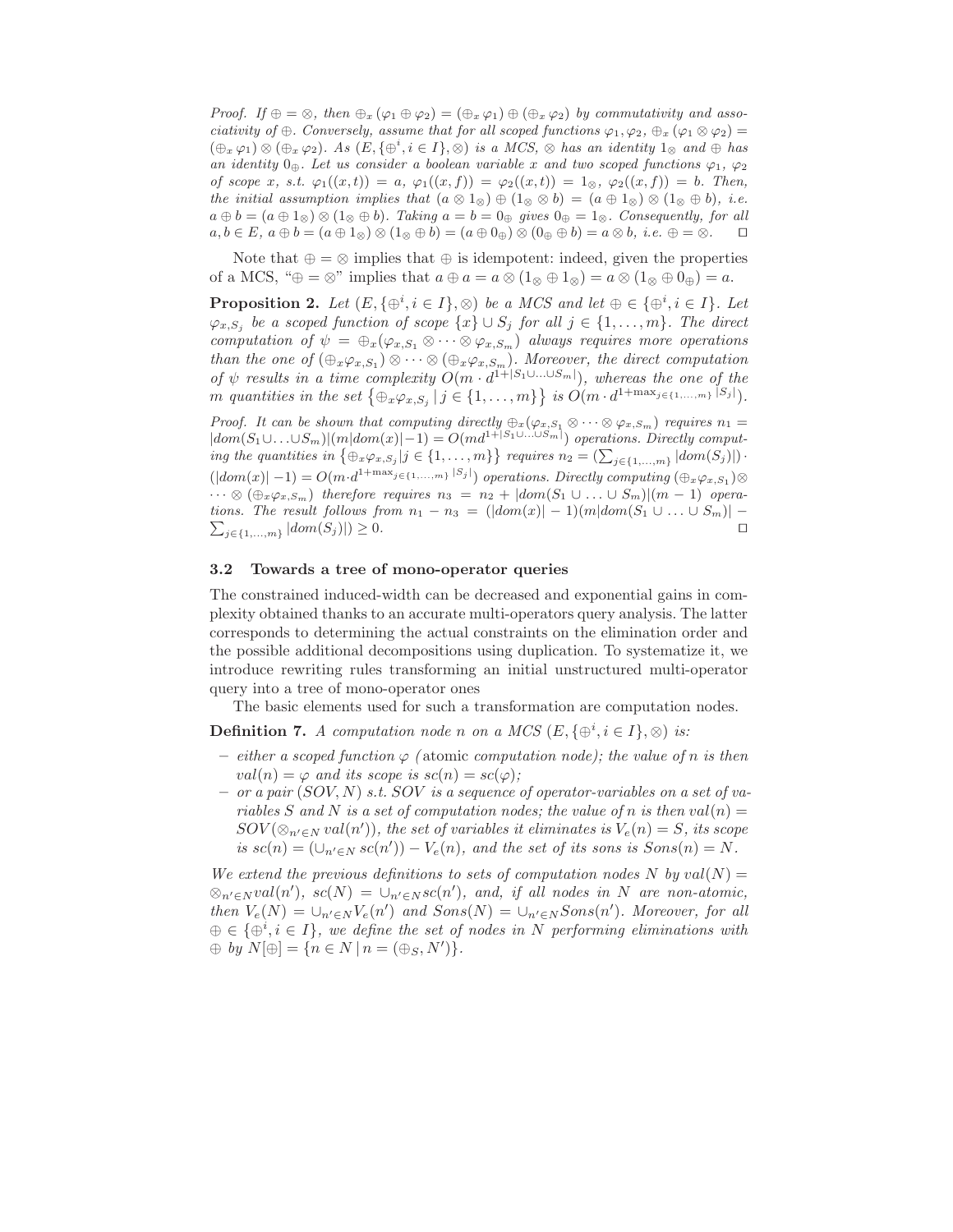For example, if  $N = \{(\min_{x,y}, N_1), (\sum_z, N_2), (\min_t, N_3)\},\$  then  $N[\min] =$  $\{(\min_{x,y}, N_1), (\min_t, N_3)\}\$ and  $N[+] = \{(\sum_z, N_2)\}\$ . Informally, a computation node  $(SOV, N)$  specifies a sequence of eliminations on the combination of its sons and can be seen as the root of a tree of computation nodes. It can be represented as in Figure 1. Given a set of computation nodes N, we define  $N^{+x}$ (resp.  $N^{-x}$ ) as the set of nodes of N whose scope contains x (resp. does not contain x):  $N^{+x} = \{n \in N \mid x \in sc(n)\}\$  (resp.  $N^{-x} = \{n \in N \mid x \notin sc(n)\}\)$ .



**Fig. 1:** A computation node (SOV, N). Note that atomic sons (in  $N \cap \Phi$  $\{\varphi_1,\ldots,\varphi_k\}\)$  and non-atomic ones (in  $N-\Phi=\{n_1,\ldots,n_l\}\)$  are distinguished.

The value of computation nodes can easily be linked to the answer to a query. Indeed, given a query  $Q = (SOV, (V, \Phi))$  defined on a MCS  $(E, {\{\oplus}^i, i \in I\}, \otimes)$ ,  $Ans(Q) = val(n_0)$  where  $n_0 = (SOV, \Phi)$ . The problem consists in rewriting  $n_0$ so as to exhibit the query structure. To do so, we consider each variable from the right to the left of SOV , using an elimination order o compatible with SOV (cf Definition 4), and simulate the decomposition induced by the elimination of the |V| variables from the right to the left of  $SOV(\rho)$ . More precisely, we start from the initial Computation Nodes Tree (CNT):

$$
CNT_0(Q,o) = (SOV(o), \Phi)
$$

In the example in Figure 2, this initial CNT corresponds to the first node. For all  $k \in \{0, \ldots, |V|-1\}$ , the macrostructure at step  $k+1$ , denoted  $CNT_{k+1}(Q, o)$ , is obtained from  $CNT_k(Q, o)$  by considering the rightmost remaining elimination and by applying two types of rewriting rules:

1. A decomposition rule DR, using the distributivity of the elimination operators over  $\otimes$  (so that when eliminating a variable x, only scoped functions with  $x$  in their scopes are considered) together with possible duplications. Note that DR implements both types of decompositions.

$$
\boxed{DR} \quad (sov. \oplus_x, N) \rightsquigarrow \begin{cases} (sov, N^{-x} \cup \{(\oplus_x, \{n\}) \mid n \in N^{+x}\}) \text{ if } \oplus = \otimes \\ (sov, N^{-x} \cup \{(\oplus_x, N^{+x})\}) \text{ otherwise} \end{cases}
$$

In Figure 2, DR transforms the initial structure  $CNT_0(Q, o) = (\min_{x_1} \max_{x_2}$  $\max_{x_3} \min_{x_4} \max_{x_5}, \{\varphi_{x_3,x_4}, \varphi_{x_1,x_4}, \varphi_{x_1,x_5}, \varphi_{x_2,x_5}, \varphi_{x_3,x_5}\}\)$  to  $CNT_1(Q, o) =$  $(\min_{x_1} \max_{x_2} \max_{x_3} \min_{x_4}, \{\varphi_{x_3,x_4}, \varphi_{x_1,x_4}, (\max_{x_5}, \{\varphi_{x_1,x_5}, \varphi_{x_2,x_5}, \varphi_{x_3,x_5}\})\})$ (case  $\oplus \neq \otimes$ ). Eliminating  $x_4$  using min =  $\otimes$  then transforms  $CNT_1(Q, o)$ to  $CNT_2(Q, o) = (\min_{x_1} \max_{x_2} \max_{x_3}, \{(\min_{x_4}, \{\varphi_{x_3, x_4}\}), (\min_{x_4}, \{\varphi_{x_1, x_4}\}),$  $(\max_{x_5}, {\varphi_{x_1,x_5}, \varphi_{x_2,x_5}, \varphi_{x_3,x_5}})\}.$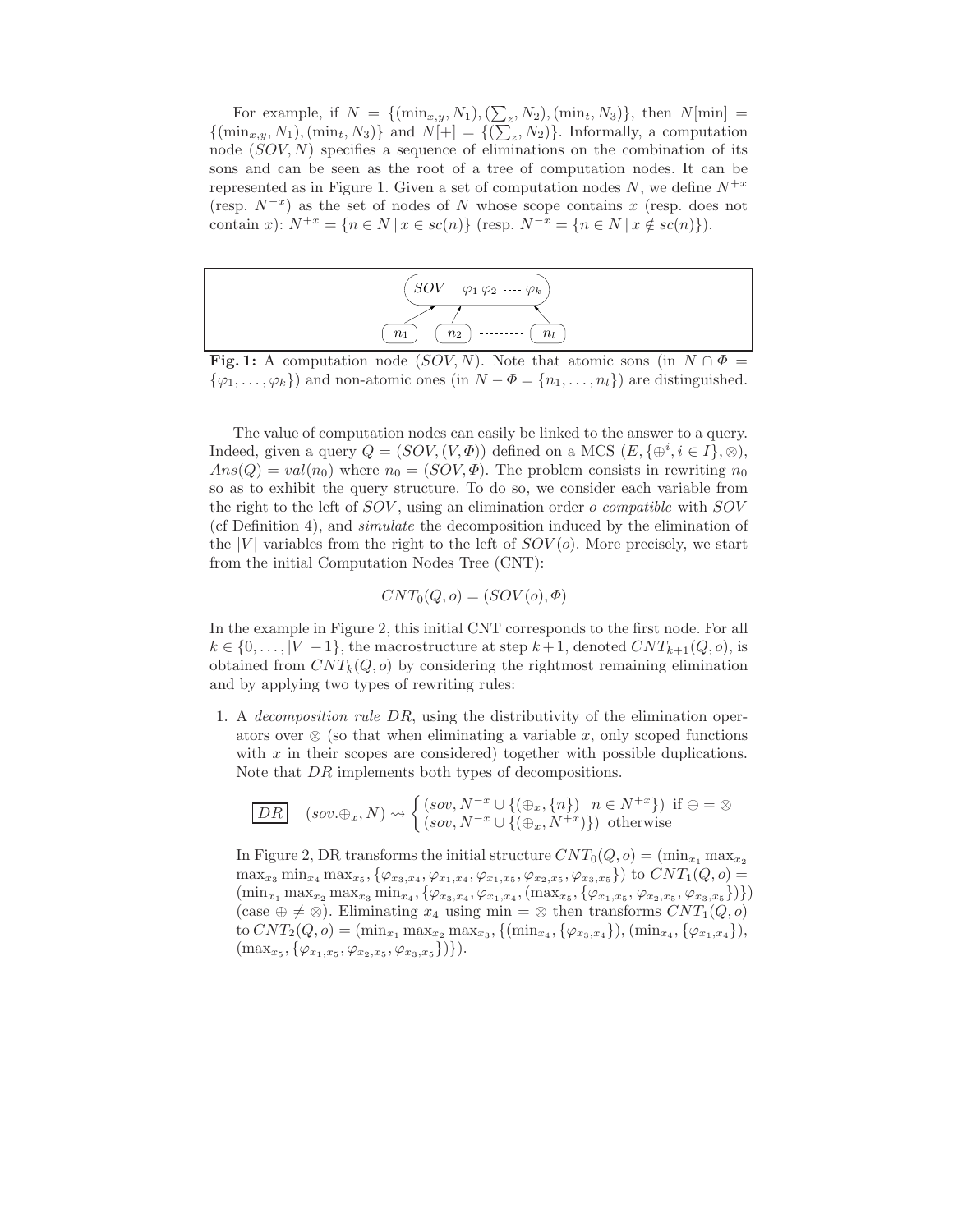2. A recomposition rule RR which aims at revealing freedoms in the elimination order for the nodes created by DR.

$$
\boxed{RR} \quad (\oplus_x, N) \rightsquigarrow (\oplus_{x \cup V_e(N[\oplus]), (N - N[\oplus]) \cup Sons(N[\oplus]))
$$

In Figure 2, RR transforms the computation node  $(\min_{x_1} \max_{x_2}, \{(\min_{x_4},$  $\{\varphi_{x_1,x_4}\}, (\max_{x_3}, \{(\min_{x_4}, \{\varphi_{x_3,x_4}\}), (\max_{x_5}, \{\varphi_{x_1,x_5}, \varphi_{x_2,x_5}, \varphi_{x_3,x_5}\})\})\})$ into  $CNT_3(Q, o) = (\min_{x_1} \max_{x_2}, \{(\min_{x_4}, \{\varphi_{x_1,x_4}\}), (\max_{x_3,x_5}, \{(\min_{x_4}, \{\varphi_{x_2,x_4}\}), (\max_{x_4}, \{\varphi_{x_4}, \{\varphi_{x_5}, \{\varphi_{x_6}, \{\varphi_{x_7}, \{\varphi_{x_8}, \{\varphi_{x_9}, \{\varphi_{x_1}, \{\varphi_{x_2}, \{\varphi_{x_4}, \{\varphi_{x_4}, \{\varphi_{x_4}, \{\varphi_{x_4}, \{\varphi_{x_6}, \{\varphi_{x_6}, \{\varphi_{x$  $\{\varphi_{x_3,x_4}\}, \varphi_{x_1,x_5}, \varphi_{x_2,x_5}, \varphi_{x_3,x_5}\}$ }, because the structure shows that although  $x_3 \prec_{SOV} x_5$ , there is actually no need to eliminate  $x_5$  before  $x_3$ . RR cannot make one miss a better variable ordering, since what is recomposed will always be decomposable again (using the techniques of Section 4).

More formally, for rewriting rule  $RR: n_1 \rightarrow n_2$ , let us denote  $n_2 = RR(n_1)$ . Then, for all  $k \in \{0, ..., |V|-1\}$ ,  $CNT_{k+1}(Q, o) = rewrite(CNT_k(Q, o))$ , where

$$
rewrite((sov \cdot \oplus_x, N)) = \begin{cases} (sov, N^{-x} \cup \{RR((\oplus_x, \{n\})), n \in N^{+x}\}) \text{ if } \oplus = \otimes \\ (sov, N^{-x} \cup \{RR((\oplus_x, N^{+x}))\}) \text{ otherwise} \end{cases}
$$

This means that when eliminating variable  $x$ , we decompose the computations (using duplication if  $\oplus = \otimes$ ), and recompose the created nodes in order to reveal freedoms in the elimination order. At each step, a non-duplicated variable appears once in the tree and a duplicated one appears at most once in each branch of the tree. The final computation nodes tree, denoted  $CNT(Q, o)$ , is

$$
CNT(Q, o) = CNT_{|V|}(Q, o) = rewrite^{|V|}(CNT_0(Q, o))
$$

#### 3.3 Some good properties of the macrostructure obtained

The soundness of the created macrostructure is provided by Propositions 3 and 4, which show that the rewriting process preserves nodes value.

**Proposition 3.** Let  $Q = (SOV, N)$  be a query and let  $o \in lin(\preceq_{SOV})$ . Then,  $val(CNT_{k+1}(Q, o)) = val(CNT_k(Q, o))$  for all  $k \in \{0, ..., |V| - 1\}$ .

Proof. We use four lemmas.

**Lemma 1.** Rewriting rule  $DR : n_1 \rightarrow n_2$  is sound, i.e.  $val(n_1) = val(n_2)$  holds. Proof of Lemma 1. As  $\otimes$  distributes over  $\oplus$ , val $((sov \oplus_x, N)) = sov \oplus_x (\otimes_{n \in N} val(n)) =$ sov $((\otimes_{n\in N^{-x}} val(n))\otimes \oplus_{x} (\otimes_{n\in N^{+x}} val(n)))$  (eq1). If  $\oplus =\otimes$ , Proposition 1 implies that  $\bigoplus_{x} (\otimes_{n \in N^{+x}} val(n)) = \otimes_{n \in N^{+x}} (\bigoplus_{x} val(n)) = val(\{(\bigoplus_{x}, \{n\}) \mid n \in N^{+x}\}).$  Therefore, using  $(eq1), val((sov \oplus_x, N))$  equals val  $((sov, N^{-x} \cup \{(\oplus_x, n) | n \in N^{+x}\}))$ . Otherwise  $(\oplus \neq \otimes)$ , one can just write  $\oplus_x (\otimes_{n \in N^{+x}} val(n)) = val((\oplus_x, N^{+x}))$ . This means that (eq1) can be written as val  $((sov \cdot \oplus_x, N)) = val ((sov, N^{-x} \cup \{(\oplus_x, N^{+x})\})).$ Lemma 2. Let  $RR': (\oplus_S, N_1 \cup \{(\oplus_{S'}, N_2)\}) \rightsquigarrow (\oplus_{S \cup S'}, N_1 \cup N_2)$ . If  $S' \cap (S \cup sc(N_1)) =$  $\emptyset$  and  $N_1 \cap N_2 = \emptyset$ , then RR' is a sound rewriting rule.

Proof of Lemma 2. Given that  $\otimes$  distributes over  $\oplus$  and  $S' \cap sc(N_1) = \emptyset$ , one can write  $val((\oplus_S, N_1 \cup \{(\oplus_{S'}, N_2)\})) = \oplus_S ((\otimes_{n \in N_1} val(n)) \otimes \oplus_{S'} (\otimes_{n \in N_1} val(n))) = \oplus_S \cdot$  $\bigoplus_{S'} ((\otimes_{n\in N_1} val(n)) \otimes (\otimes_{n\in N_1} val(n)))$ . As  $N_1 \cap N_2 = \emptyset$  and  $S \cap S' = \emptyset$ , the latter quantity also equals  $\bigoplus_{S\cup S'} (\otimes_{n\in N_1\cup N_2} val(n)),$  i.e.  $val((\bigoplus_{S\cup S'}, N_1\cup N_2)).$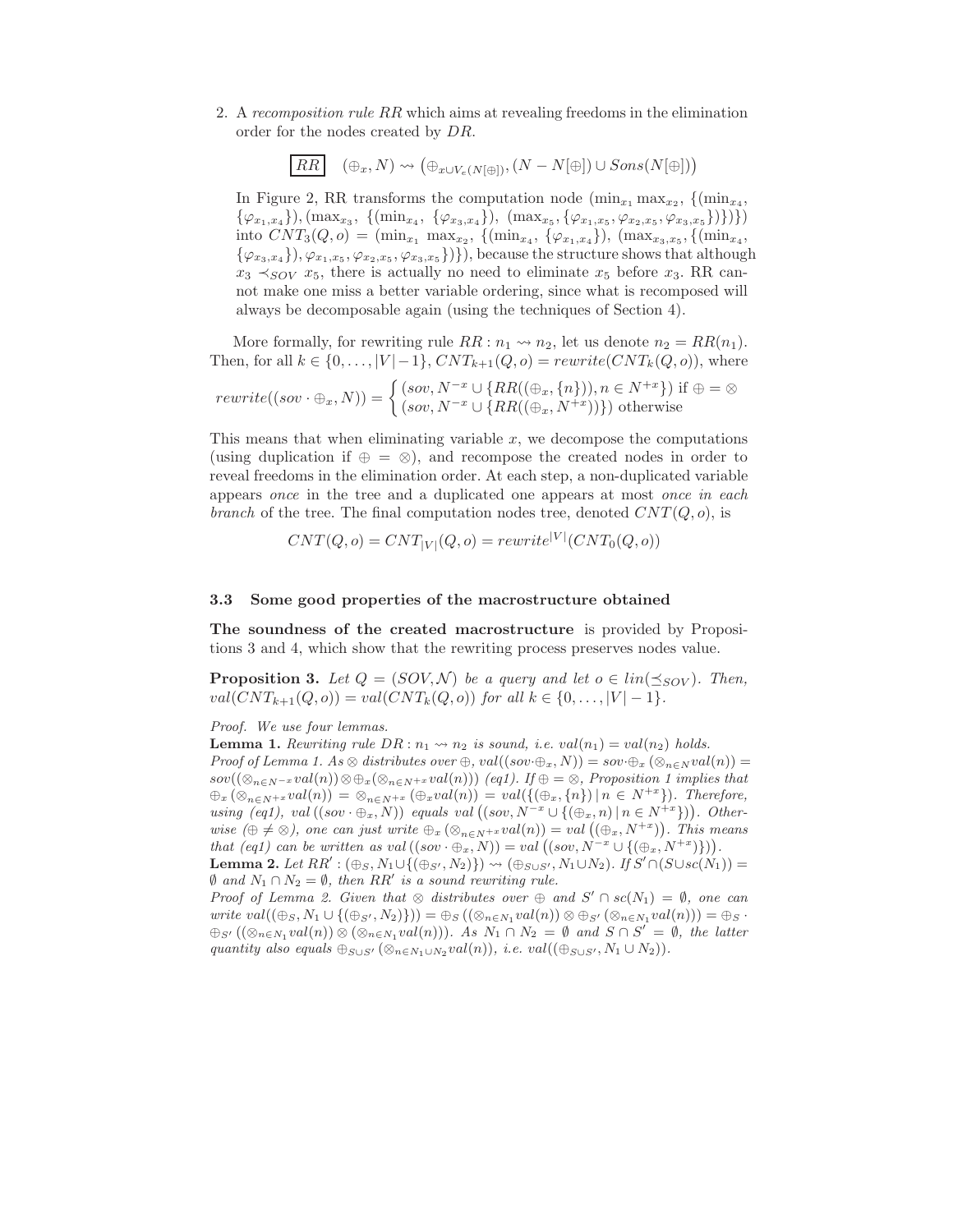

Fig. 2: Application of the rewriting rules on a QCSP example:  $\min_{x_1} \max_{x_2, x_3} \min_{x_4} \max_{x_5} (\varphi_{x_3, x_4} \wedge \varphi_{x_1, x_4} \wedge \varphi_{x_1, x_5} \wedge \varphi_{x_2, x_5} \wedge \varphi_{x_3, x_5}),$  with the elimination order  $o: x_1 \prec x_2 \prec x_3 \prec x_4 \prec x_5$ .

**Lemma 3.**  $\forall k \in \{0, \ldots, |V|\} \forall n = (sov, N) \in CNT_k(Q, o)$ , if  $\oplus \neq \otimes$ , then for all  $n' \in N[\oplus], V_e(n') \cap (V_e((N - \{n'\})[\oplus]) \cup sc(N - \{n'\})) = \emptyset.$ 

Proof of Lemma 3. The property holds for  $k = 0$  since  $CNT_0(Q, o) = (SOV, \Phi)$  and  $\Phi[\oplus] = \emptyset$ . If it holds at step k, it can be shown to hold at  $k+1$  (the main point being that  $DR$  splits the nodes with x in their scopes and the ones not having x in their scopes) Lemma 4. RR is a sound rewriting rule.

Proof of Lemma 4. If the variable eliminated uses  $\oplus \neq \otimes$  as an operator, then, thanks to Lemma 3 and the fact that all computation nodes are distinct, and since variable  $x$ considered at step k satisfies  $x \notin V_e(N[\oplus])$ , it is possible to recursively apply Lemma 2 to nodes in  $N[\oplus]$ , because the two conditions looking like  $S' \cap (S \cup sc(N_1))$  and  $N_1 \cap N_2$ then always hold. This shows that RR is sound when  $\oplus \neq \otimes$ . If  $\oplus = \otimes$ , then the nodes to recompose look like  $(\bigoplus_x, \{(\bigoplus_S, N')\})$ . As  $S \cap \{x\} = \emptyset$ , Lemma 3 entails that RR is sound.

As both DR and RR are sound, Proposition 3 holds. □

**Proposition 4.** Let  $Q = (SOV, N)$  be a query. Then, val $(CNT(Q, o)) = Ans(Q)$ for all  $o \in lin(\preceq_{SOV}).$ 

Proof. Follows from Proposition 3 and from val $(CNT_0(Q, o)) = Ans(Q)$ . □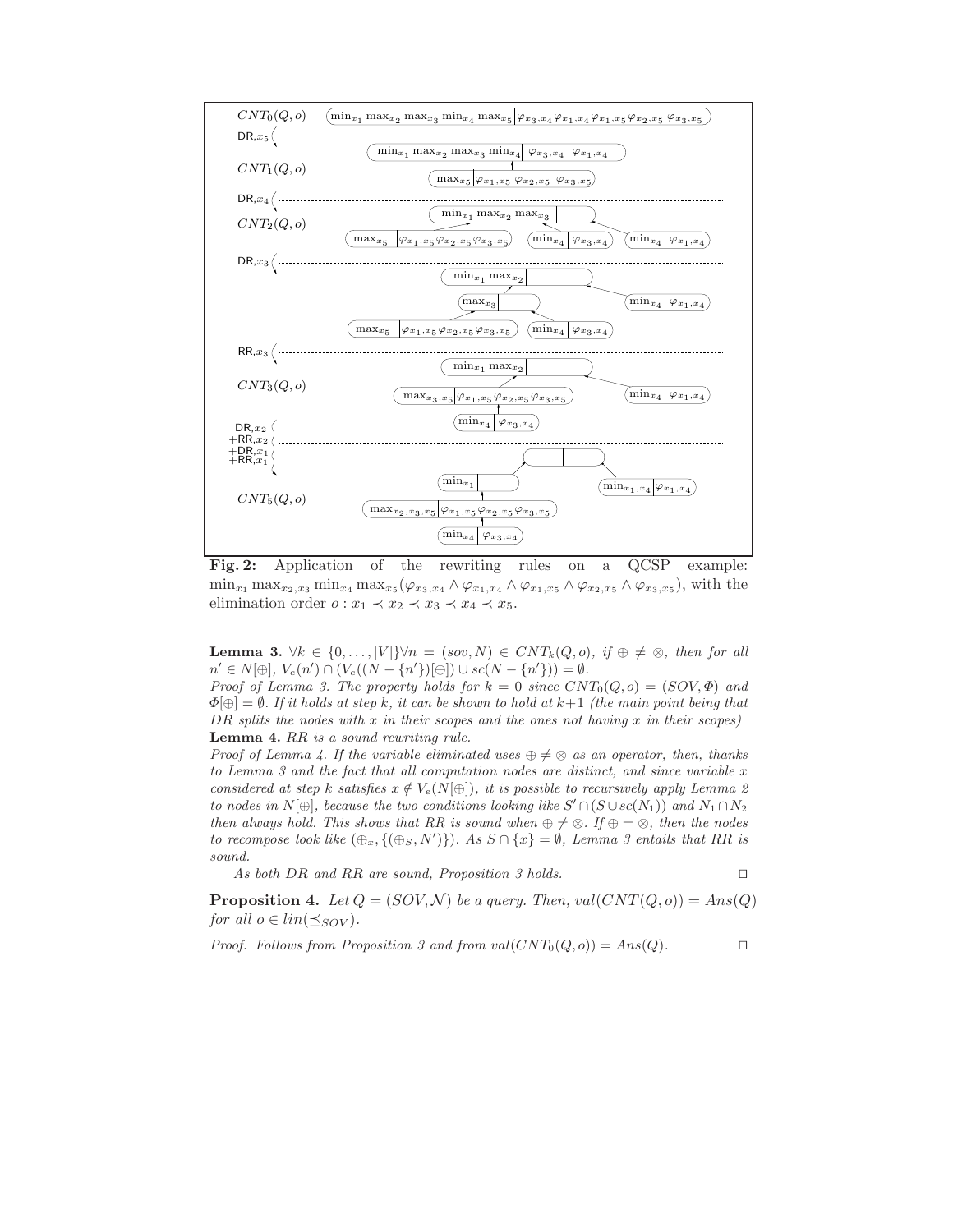Independence with regard to the linearization of  $\preceq_{SOV}$  Proposition 5 shows that the final tree of computation nodes is independent from the arbitrary elimination order  $\sigma$  compatible with  $SOV$  chosen at the beginning. In this sense, the structure obtained is a unique fixed point which can be denoted simply by  $CNT(Q).$ 

**Proposition 5.** Let  $Q = (SOV, N)$  be a query. Then, for all  $o, o' \in lin(\preceq_{SOV})$ ,  $CNT(Q,o) = CNT(Q,o')$ 

Sketch of the proof. (a) It can be shown that for all  $\oplus \in {\oplus}^i, i \in I$ , if  $CNT = (sov \cdot$  $\oplus_x \cdot \oplus_y, N$ ) and  $CNT' = (sov \cdot \oplus_y \cdot \oplus_x, N)$ , then rewrite<sup>2</sup>(CNT) = rewrite<sup>2</sup>(CNT'). (b) Given an elimination order  $o \in lin(\leq_{SOV})$ , any elimination order  $o' \in lin(\leq_{SOV})$ can be obtained from o by successive permutations of adjacent eliminations. (a) and  $(b)$ entail that  $CNT(Q, o) = CNT(Q, o').$ ). ⊓⊔

#### 3.4 Comparison with an unstructured approach

Building the macrostructure of a query can induce exponential gains in theoretical complexity, as shown in Section 3.1. Stronger results can be stated, proving that the structured approach is always as least as good as existing approaches in terms of constrained induced-width.

Let us define the width  $w_n$  of a node  $n = (\bigoplus_{S} N)$  as the induced width of the hypergraph  $G = (sc(N), \{sc(n'), n' \in N)$  for the elimination of the variables in  $S$  (i.e. the minimum size, among all elimination orders of  $S$ , of the largest hyperedge created when eliminating variables in  $S$  from  $G$ ). The induced-width of a tree of computation nodes CNT is  $w_{CNT} = \max_{n \in CNT} w_n$ . One can say that  $1 + w_{CNT}$  is the maximum number of variables to consider simultaneously when using an optimal elimination order in a VE algorithm. Theorem 1 shows that the macrostructuration of a query can only decrease the induced-width.

**Theorem 1.** Let  $Q = (SOV, (V, \Phi))$  be a query and  $G = (V, \{sc(\varphi), \varphi \in \Phi\}).$ Then,  $w_{CNT(Q)} \leq w_G(\preceq_{SOV}).$ 

Sketch of the proof. Let  $o^*$  be an elimination order s.t.  $w_G(\leq_{SOV}) = w_G(o^*)$ . The idea is to apply the rewriting rules on  $CNT_0(Q, o^*)$ . Let  $H_k$  denote the set of hyperedges in the hypergraph  $G_k$  obtained after the k first eliminations in  $o^*$ . More precisely,  $G_0 = G$ and, if  $G_k = (V_k, H_k)$  and x is eliminated, then  $G_{k+1} = (V_k - \{x\}, (H_k - H_k^{+x}) \cup \{h_{k+1}\}),$ where  $h_{k+1} = \bigcup_{h \in H_k^{+x}} h - \{x\}$  is the hyperedge created from step k to  $k+1$ . It can be proved that for all  $k \in \{0, \ldots, |V|-1\}$ , if  $CNT_k(Q, o^*) = (sov \cdot \bigoplus_x, N)$ , then for all  $n \in N$ , there exists  $h \in H_k$  s.t.  $sc(n) \subset sc(h)$ . This property easily holds at step 0, and if it holds at step k, then  $sc((\oplus_x, N^{+x})) \subset sc(h_{k+1})$ . Moreover, if duplication is used, then for all  $n \in N^{+x}$ ,  $sc((\bigoplus_x, \{n\})) \subset sc(h_{k+1})$ . Rewriting rule RR can be shown to be always advantageous in terms of induced-width. This entails the required result. ⊓⊔

For the QCSP example in Figure 2,  $w_{CNT(Q)} = 1$ , whereas the initial constrained induced-width is  $w_G(\preceq_{SOV}) = 3$  (and without duplication,  $w_{CNT(Q)}$ ) would equal 2): the complexity decreases from  $O(|\Phi| \cdot d^4)$  to  $O(|\Phi| \cdot d^2)$ .

More important gaps between  $w_{CNT(Q)}$  and  $w_G(\preceq_{SOV})$  can be observed on larger problems. More precisely, we performed experiments on instances of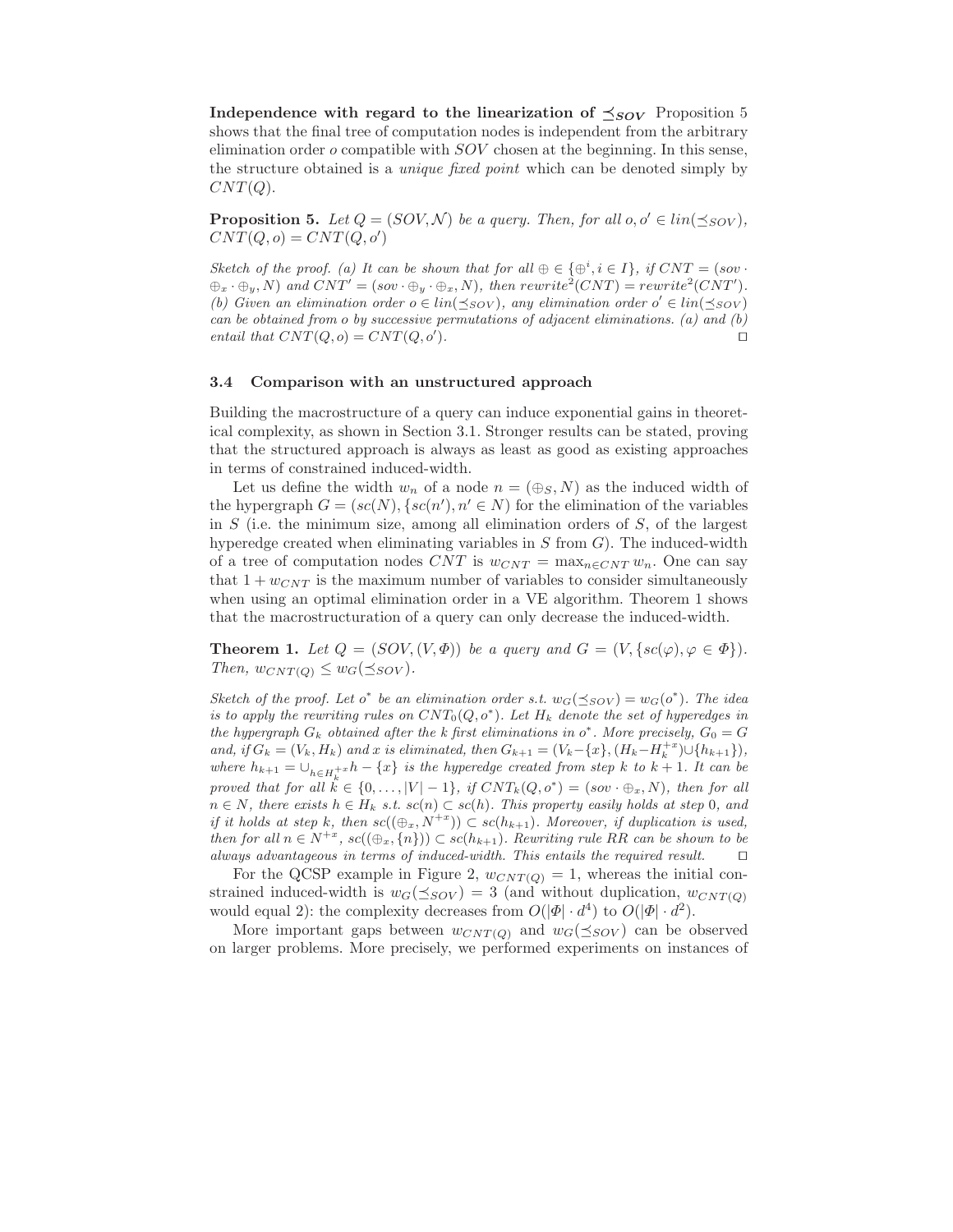the QBF library (only a limited number are reported here). The results are shown in Table 2. In order to compute induced-widths and constrained inducedwidths, we use usual junction tree construction techniques with the so-called min-fill heuristic. The results show that there can be no gain in analyzing the macrostructure of queries, as is the case for instances of the "robot" problem (which involve only 3 alternations of elimination operators), but that as soon as the number of alternation increases, revealing freedoms in the elimination order can be greatly beneficial. Note that these results provide a theoretical explanation to the experimental gains observed when using *quantifier trees* on QBF [5].

Theorem 1 shows that working directly on the structure obtained can be a good option, because it can decrease the induced-width. However, given an existing solver, an alternative approach is to see the macrostructuration of a query only as a useful preprocessing step revealing freedoms in the elimination order, thanks to Proposition 6.

**Proposition 6.** Let  $Q = (SOV, (V, \Phi))$  be a query. Assume that duplication is not used. CNT(Q) induces a partial order  $\preceq_{CNT(Q)}$  on V, defined by "if  $((\oplus_{S_1}, N \cup \{(\oplus'_{S_2}, N')\}) \in CNT(Q)),$  then for all  $x \in S_1 \cap sc(N'), x \prec_{CNT(Q)}$  $S_2$ . Then, for all  $o \in lin(\preceq_{CNT(Q)})$ ,  $SOV(o)$  ( $\otimes_{\varphi \in \Phi} \varphi) = Ans(Q)$ . Moreover,  $\preceq_{CNT(Q)}$  is weaker than  $\preceq_{SOV}$ .

Sketch of the proof. The idea is that if  $o \in lin(\preceq_{CNT(Q)})$ , it is possible to do the inverse operations of RR and DR, considering first smallest variables in o. These inverse operations are naturally sound and lead to the structure  $(SOV(o), \Phi)$ , which proves that  $SOV(o)$  ( $\otimes_{\varphi \in \Phi} \varphi$ ) = Ans(Q).

If  $o \in lin(\leq_{SOV})$  and  $x \leq_o y$ , then, for all  $n = (\bigoplus_{S_1} N \cup \{(\bigoplus'_{S_2}, N')\}) \in$  $CNT(Q) = CNT(Q, o)$ , it is impossible that  $y \in S_1$  and  $x \in S_2$  (because y is considered before x during the rewriting process). As this holds for all x, y such that  $x \preceq_o y$ , this entails that  $\neg(y \preceq_{CNT(Q)} x)$ .  $(x \preceq_o y) \rightarrow \neg(y \preceq_{CNT(Q)} x)$  can also be written  $(y \preceq_{CNT(Q)} x) \rightarrow (y \prec_o x)$ , which implies that  $o \in lin(CNT(Q))$ . Therefore,  $lin(\leq_{SOV}) \subset lin(CNT(Q)),$  i.e.  $\preceq_{CNT(Q)}$  is weaker than  $\preceq_{SOV}$ 

| Problem instance                                | w  | $w^{\prime}$ | nbv,nbc,nba              | Problem instance   | w  | w       | nbv,nbc,nba                |
|-------------------------------------------------|----|--------------|--------------------------|--------------------|----|---------|----------------------------|
| $\text{adder-}2\text{-}sat$                     | 12 | 24           | 332, 113, 5              | $k$ -branch-n-1    | 22 | 43      | 133, 314, 7                |
| $\text{adder-4-sat}$                            | 28 | 101          | 726, 534, 5              | $k$ -branch-n-2    | 39 | 103     | 294, 793, 9                |
| adder-8-sat                                     | 60 | 411          | 1970, 2300, 5            | $k-branch-n-3$     | 54 | 185     | 515, 1506, 11              |
| $\text{adder-10-sat}$                           | 76 | 644          | 2820, 3645, 5            | $k$ -branch-n-4    | 70 | 296     | 803, 2565, 13              |
| $\text{adder-12-sat}$                           | 92 | 929          | 3822, 5298, 5            | $k-branch-n-5$     | 89 | 427     | 1149, 3874, 15             |
| $robots-1-5-2-1.6$                              |    |              | 2213 2213 6916, 23176, 3 | $k$ -branch-n- $6$ |    | 107 582 | 1557, 5505, 17             |
| $robots-1-5-2-1.7$                              |    |              | 1461 1461 7904, 26810, 3 | $k-branch-n-7$     |    | 131 761 | 2027, 7482, 19             |
| $robots-1-5-2-1.8$                              |    |              | 3933 3933 8892,30444,3   | $k-branch-n-8$     |    |         | 146  973   2568, 10117, 21 |
| robots-1-5-2-1.9   1788   1788   9880, 34078, 3 |    |              |                          | $k-branch-n-9$     |    |         | 166 1201 3163, 12930, 23   |

**Table 2.** Comparison between  $w = w_{CNT(Q)}$  and  $w' = w_G(\leq_{SOV})$  on some instances of the QBF library (nbv, nbc, nba denote respectively the number of variables, the number of clauses, and the number of elimination operator alternations of an instance).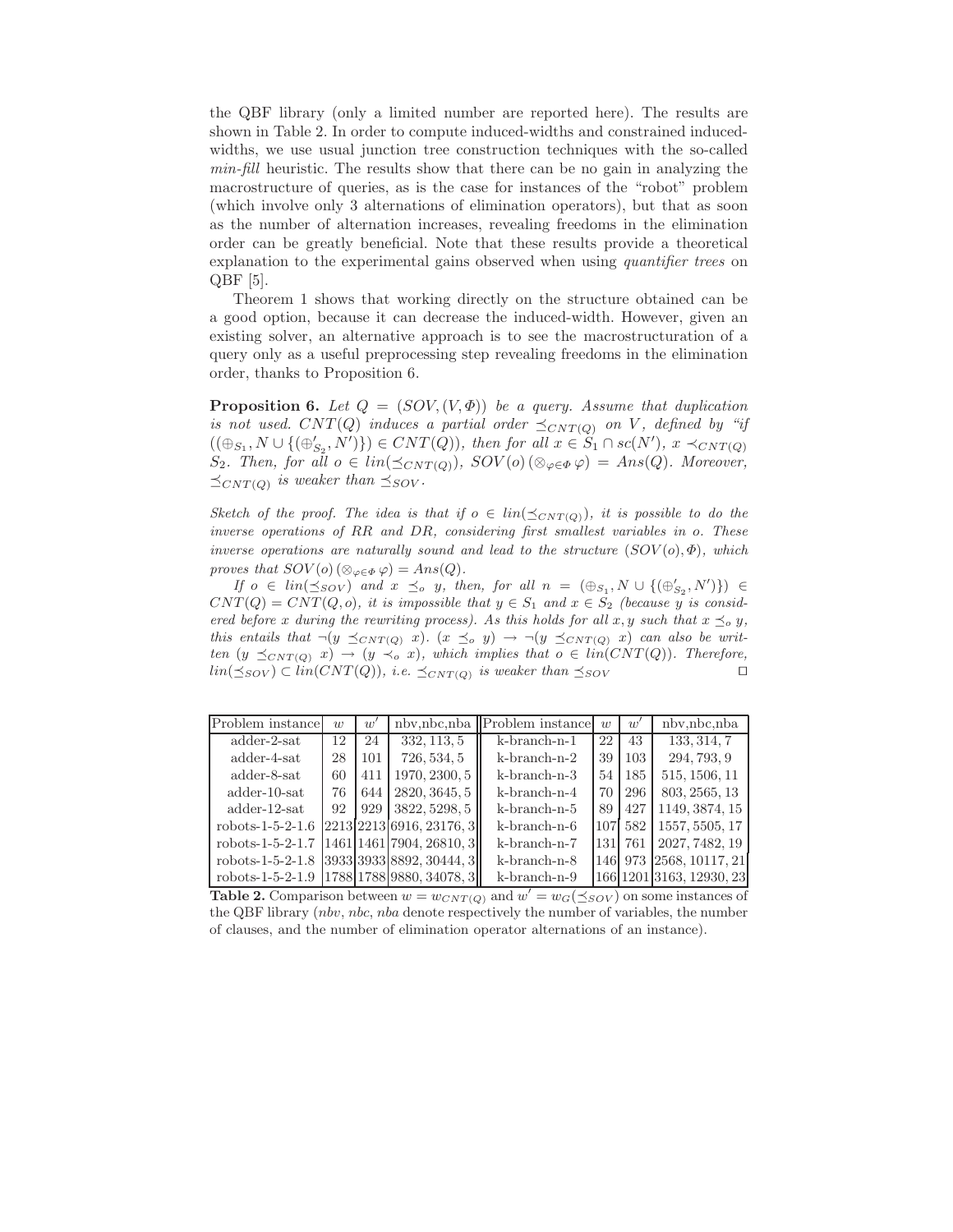#### 3.5 Complexity results

The macrostructure is usable only if its computation is tractable. Based on the algorithm in Figure 3, implementing the macrostructuration of a query, Proposition 7 gives an upper bound on the complexity, showing that rewriting a query as a tree of mono-operator computation nodes is easy.



Fig. 3: MacroStruct( $SOV, (V, \Phi)$ ) (instruction newNode(op,  $V_e$ , Sons, sc) creates a computation node  $n = (op<sub>V<sub>e</sub></sub>, Sons)$  and sets  $sc(n)$  to sc.

In the algorithm in Figure 3, the root node of the tree of computation nodes is rewritten. With each node  $n = (op_S, N)$  are associated an operator  $op(n) = op$ , a set of sons  $Sons(n) = N$  modeled as a list, and a set of variables eliminated  $V_e(n) = S$  modeled as a list too. The scope of n is modeled using a table of  $|V|$  booleans. As long as the sequence of operator-variables is not empty, the rightmost remaining elimination is considered. The pseudo-code just implements the rewrite function, which dissociates the cases  $\oplus \neq \otimes$  and  $\oplus = \otimes$ .

**Proposition 7.** The time and space complexity of the algorithm in Figure 3 are  $O(|V|^2 \cdot |\Phi|)$  and  $O(|V| \cdot |\Phi|)$  respectively (if  $\Phi \neq \emptyset$  and  $V \neq \emptyset$ ).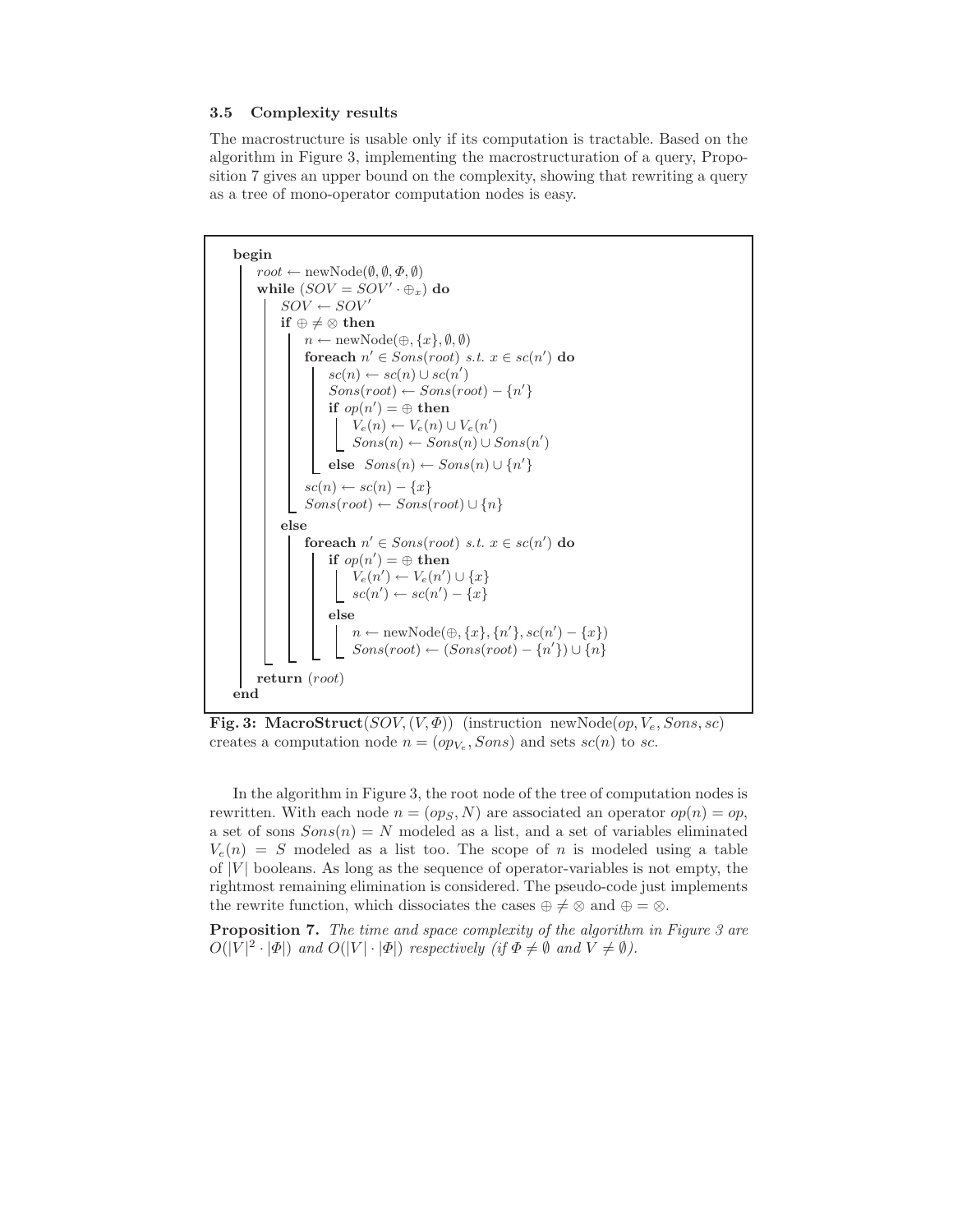Proof. At each rewriting step and for each son n' of the root node, tests like " $x \in sc(n')$ " and operations like " $sc(n) \leftarrow sc(n) \cup sc(n')$ " or " $sc(n') \leftarrow sc(n') - \{x\}$ " are  $O(|V|)$ , since a scope is represented as a table of size |V|. Operations like "Sons(root)  $\leftarrow$  $Sons(root) - \{n'\}$ ", " $Sons(root) \leftarrow Sons(root) \cup \{n\}$ ", " $V_e(n) \leftarrow V_e(n) \cup V_e(n')$ " (with  $V_e(n) \cap V_e(n') = \emptyset$ ), or " $V_e(n) \leftarrow V_e(n) \cup \{x\}$ " are  $O(1)$ , since  $V_e$  and Sons are represented as lists. Therefore, the operations performed for each rewriting step and for each son of the root are  $O(|V|)$ . As at each step,  $|Sons(root)| \leq |\Phi|$ , and as there are |V| rewriting steps, the algorithm is time  $O(|V|^2 \cdot |\Phi|)$ . As for the space complexity, given that only the scopes of the root sons are used, we need a space  $O(|V| \cdot |\Phi|)$  for the scopes. As it can be shown that the number of nodes in the tree of computation nodes is always  $O(|V|+|\Phi|)$ , recording  $op(n)$  and  $Sons(n)$  for all nodes n is  $O(|V|+|\Phi|)$  too. Last, recording  $V_e(n)$  for all nodes n is  $O(|V| \cdot |\Phi|)$  because the sum of the number of variables eliminated in each node is lesser than  $|V| \cdot |\Phi|$  (the worst case occurs when all variables are duplicated). Hence, the overall space complexity is  $O(|V| \cdot |\Phi|)$ . □

## 4 Decomposing computation nodes

#### 4.1 From computation nodes to multi-operator cluster trees

Once the macrostructure is built (in the form of a tree of mono-operator computation nodes), we use freedoms in the elimination order so as to minimize the induced-width. As  $(E, \oplus, \otimes)$  is a commutative semiring for every  $\oplus \in {\{\oplus^i, i \in I\}}$ , this can be achieved by decomposing each mono-operator computation node into a cluster tree using usual cluster tree construction techniques. This cluster tree is obtained by considering for each computation node  $n = (op_S, N)$  the hypergraph  $G(n) = (\cup_{n \in N} sc(n), \{sc(n), n \in N\})$  associated with it.

The structure obtained then contains both a macrostructure given by the computation nodes and an internal cluster tree structure given by each of their decompositions. It is then sufficient to choose a root in the cluster tree decomposition [6] of each computation node to obtain a so-called multi-operator cluster tree as in Figure 4 (corresponding to an Extended-SSAT [3] problem).

**Definition 8.** A Multi-operator Cluster Tree (MCTree) on a MCS  $(E, \{ \oplus^i, i \in$  $I\}, \otimes$ ) is a tree where every vertex c (called a cluster) is labeled with four elements: a set of variables  $V(c)$ , a set of scoped functions  $\Phi(c)$  taking values in E, a set of son clusters  $Sons(c)$ , and an elimination operator  $\oplus(c) \in {\{\oplus^i, i \in I\}}$ . The value of a cluster c is  $val(c) = \bigoplus_{V(c)-V(pa(c))} \left( \left( \bigotimes_{\varphi \in \Phi(c)} \varphi \right) \otimes \left( \bigotimes_{s \in Sons(c)} val(s) \right) \right).$ 

It follows from the construction process that if  $r$  is the root node of the MCTree associated with a query  $Q$ ,  $val(r) = Ans(Q)$ .

#### 4.2 A generic variable elimination algorithm on MCTrees

To define a generic VE algorithm on a MCTree, it suffices to say that as soon as a cluster c has received  $val(s)$  from all its children  $s \in Sons(c)$ , it computes its own value  $val(c) = \oplus (c)_{V(pa(c)) - V(c)} ((\otimes_{\varphi \in \Phi(c)} \varphi) \otimes (\otimes_{s \in Sons(c)} val(s)))$  and sends it to  $pa(c)$ , its parent in the MCTree. The value of the root cluster then equals the answer to the query.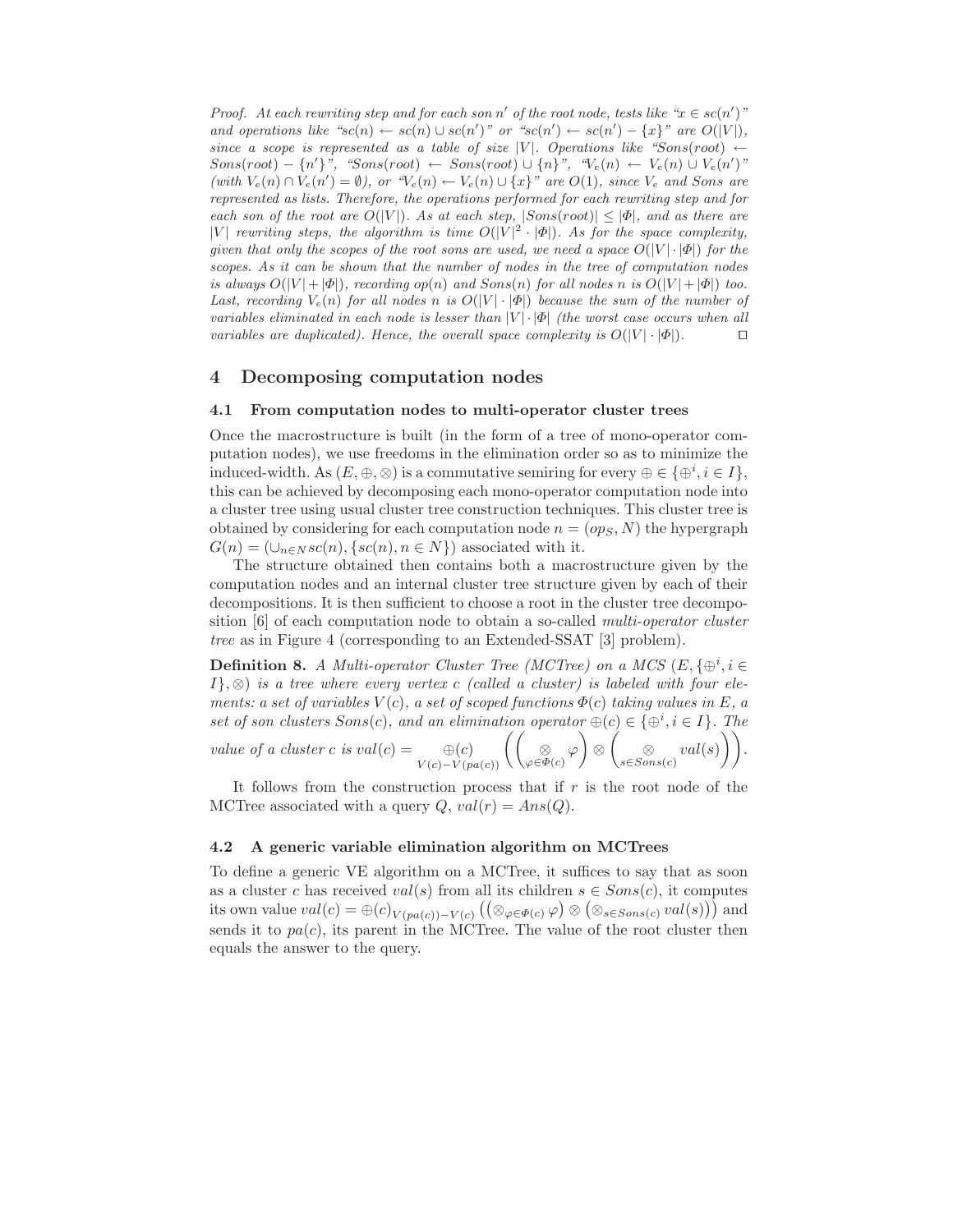

Fig. 4: Example of a MCTree obtained from  $CNT(Q)$ . Note that a cluster c is represented by 1) the set  $V(c)-V(pa(c))$  of variables it eliminates, its elimination operator  $op(c)$ , and the set of function  $\Phi(c)$  associated with it, all these elements being put in a pointwise box; 2) the set of its sons, pointing to it in the structure.

# 5 Conclusion

Solving multi-operator queries using only the sequence of elimination to define constraints on the elimination order is easy but does not take advantage of the actual structure of such queries. Performing a preprocessing finer analysis taking into account both the function scopes and operator properties can reveal extra freedoms in the elimination order as well as decompositions using more than just the distributivity of the combination operator over the elimination operators. This analysis transforms an initial unstructured multi-operator query into a tree of mono-operator computation nodes. The obtained macrostructure is always as least as good as the unstructured query in terms of induced-width, which can induce exponential gains in complexity. It is then possible to define a generic VE algorithm on Multi-operator Cluster Trees (MCTrees) by building a clustertree decomposition of each mono-operator computation node. Performing such a work using generic algebraic operators makes it applicable to various frameworks (QBF, QCSP, SCSP, SSAT, BN, MDPs).

Other algorithms than VE could be designed on MCTrees, such as a tree search enhanced by branch and bound techniques, e.g. in an AND/OR search [18] or a backtrack bounded by tree decomposition (BTD-like [19]) scheme. Ideas from the game theory field like the alpha-beta algorithm [20] can also be considered. This work was partially conducted within the EU IP COGNIRON ("The Cognitive Companion") funded by the European Commission Division FP6-IST Future and Emerging Technologies under Contract FP6-002020.